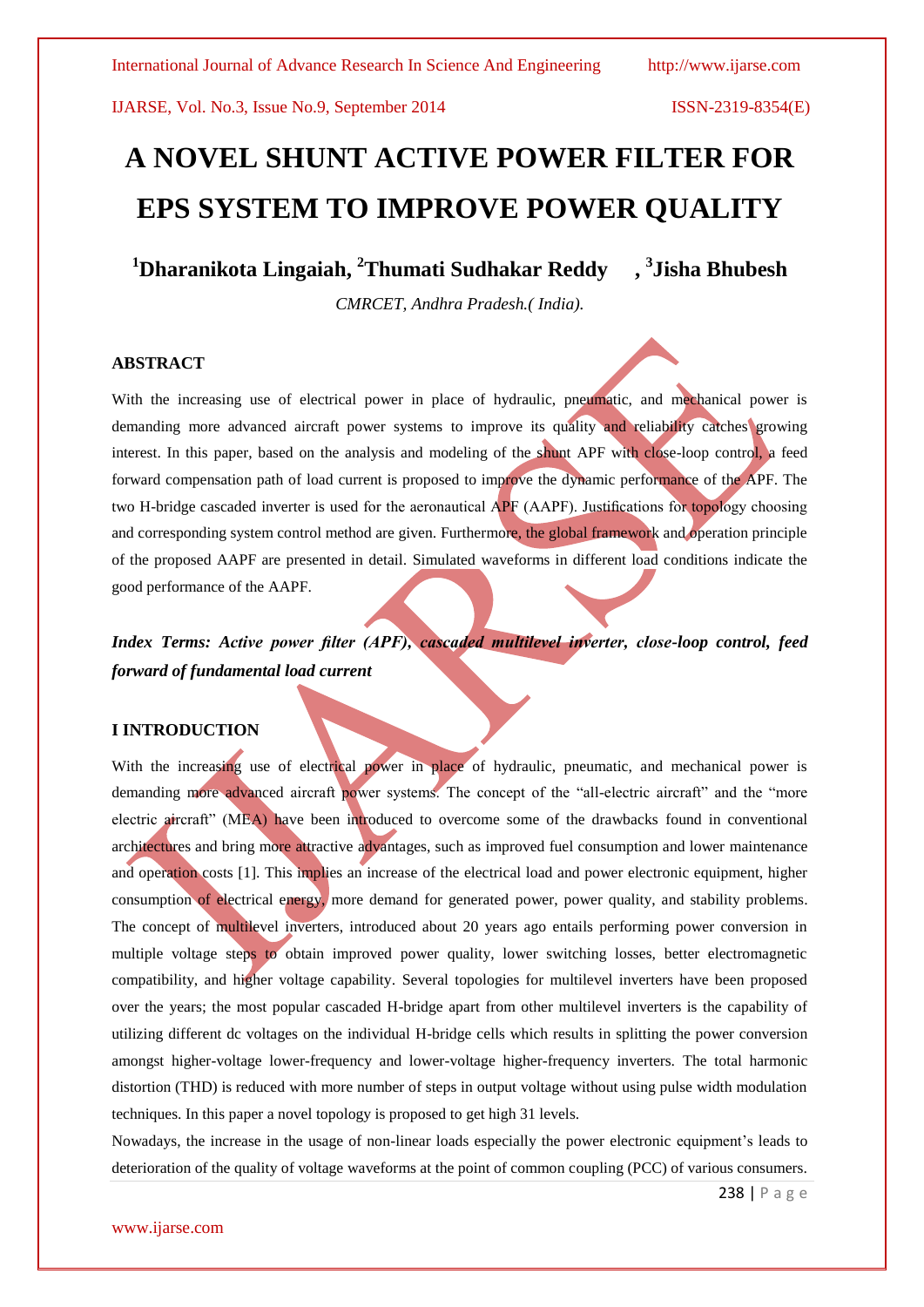Active power Filter (APF) has been used to mitigate the harmonic pollution in electrical networks. APF acts as an ideal current source and inject the compensating current into the ac lines by selective harmonic compensation in order to cancel the line current harmonics. To improve the power quality traditional compensation methods such as passive filters used have many disadvantages such as fixed compensation, bulkiness, electromagnetic interference and possible resonance etc., Active power filters (APF) have proved to be an attractive alternative to compensate for current and voltage disturbances in power distribution systems [2].

Two fundamental configurations of stand-alone APFs, either active or passive, have evolved: the series and the shunt filter. The shunt active filter shown in Fig. 1 is recognized as a cost effective solution for harmonic compensation in low and medium power systems [3]. It has simple structure and construction, similar to a PWM voltage source inverter, with a large dc link capacitor, and connected to the line by means of an inductor.



**Fig. 1 Block diagram of shunt active power filter**

Harmonic current compensation by means of active power filter (APF) is a well-known effective solution for the reduction of current distortion and for power quality improvement in electrical systems. The shunt compensator behaves as a controlled current source that can draw any chosen current references which is usually the harmonic components of the load currents. Meanwhile, more and more APFs are applied not only in harmonic current and reactive power compensation but also in the neutral line current compensation, harmonic damping application, and power flow control. As Fig. 1 shows, in the aircraft EPS, the APF could be installed in the source side (such as the aircraft generator) or near the load side, and it could even be integrated into the load-front converter (such as the input stage converter of variable-speed drives).

In this paper, a high-performance aircraft APF is proposed. Differently from traditional open-loop control strategy, the proposed aeronautical APF (AAPF) works in a close-loop way. Good power quality of the EPS is achieved by using the novel AAPF. Furthermore, in order to improve the dynamic performance of the load response, a feed forward path of the load current is added. Based on the modeling and analysis of the close-loop system, the operation principle of the feed forward compensation path is revealed. Meanwhile, in this paper also a new control method for cascaded-inverter-based AAPF is proposed. Simulation results are observed under different fundamental frequencies and load conditions.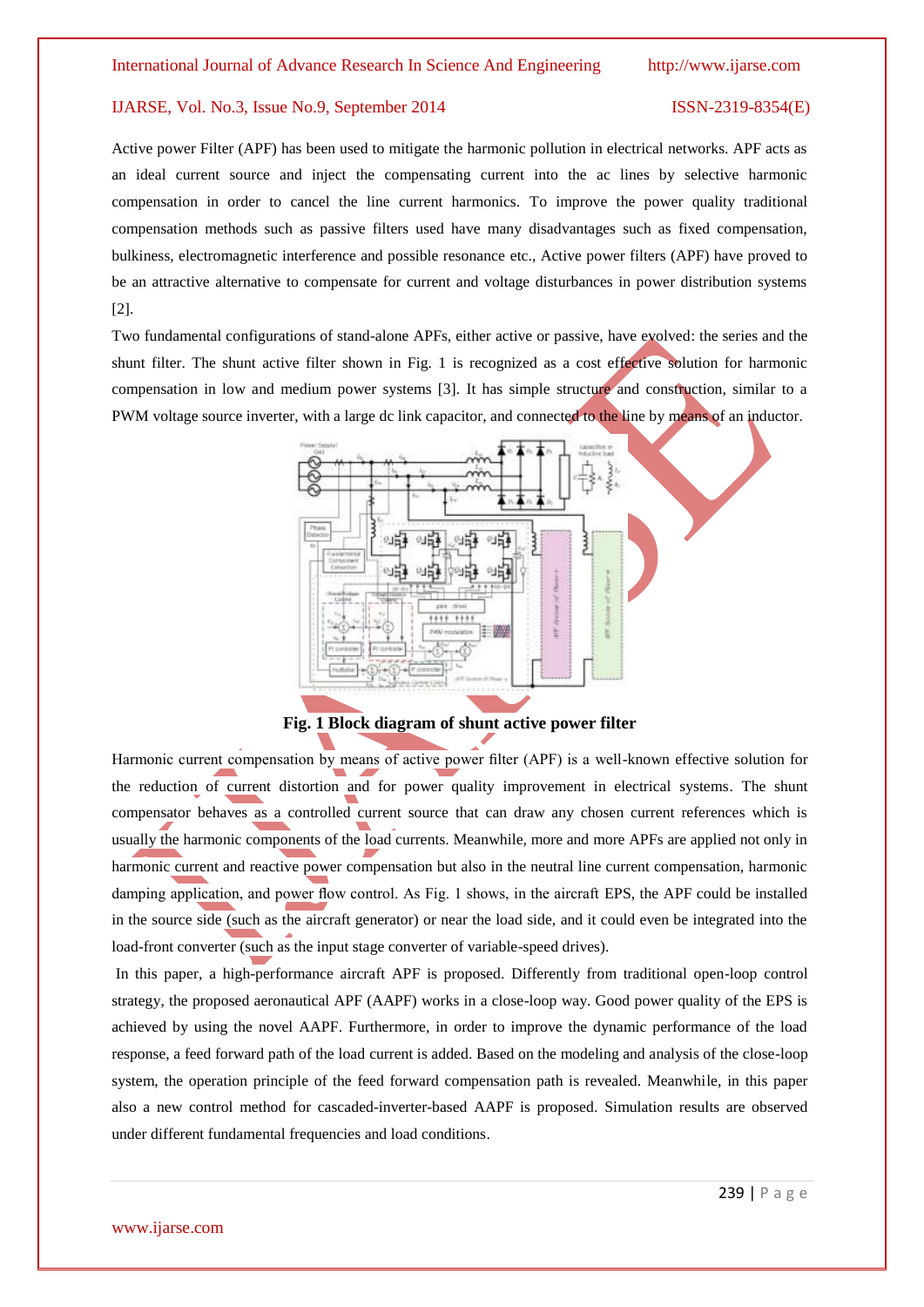# **II CONTROL STRATEGY FOR APF**

In the traditional control of APF, the current reference is usually the harmonic and reactive components of the load currents. However, the approach, essentially based on feed forward open loop control, is sensitive to the parameter mismatches and relies on the ability to accurately predict the voltage-source inverter current reference and its control performance. I n the close-loop control, detection and control target is the source current. In the aircraft EPS, the fundamental frequency is much higher than 50-Hz power system. Furthermore, measure errors, analog to digital conversion time, digital delay, and other non-ideal factors will deteriorate the open-loop compensation effect to a worse degree. As we known, feedback control has the following merits: It could reduce the transfer function from disturbances to the output, and it causes the transfer function from the reference input to the output to be insensitive to Variations in the gains in the forward path.

The closed loop control scheme for extracting the reference current using synchronous reference frame method is depicted in Fig.2. The function of the harmonic detection block is separately highlighted in Fig 3. The SRF method [14] is based on Park's transformation whereby the 3-phase line currents are transformed into 2-phase quantities using Park's transformation.



### **Fig.2 Closed loop circuit of shunt active power filter**

There are mainly two blocks corresponding to positive and negative sequence components. The positive sequence component of load current is transformed to de–qe axes by generating positive sequence phase information +\_ from PLL circuit. The details of mathematical implementation of PLL software in the synchronization of three-phase system is given in [15] and its application in Matlab simulations can be found in package program. AC quantities in positive sequence waveform include all harmonic components while dc quantity is the fundamental component of line current. The negative sequence component of the current is also transformed to de–qe axes by generating negative sequence phase information from the PLL. If voltages and currents in the three-phase system are balanced, the output of this block will be zero. Thus the dominant harmonic component is obtained by comparing the positive and negative sequence controller outputs. The component which is in 2-phase form is converted into 3-phase using inverse transformation. This dominant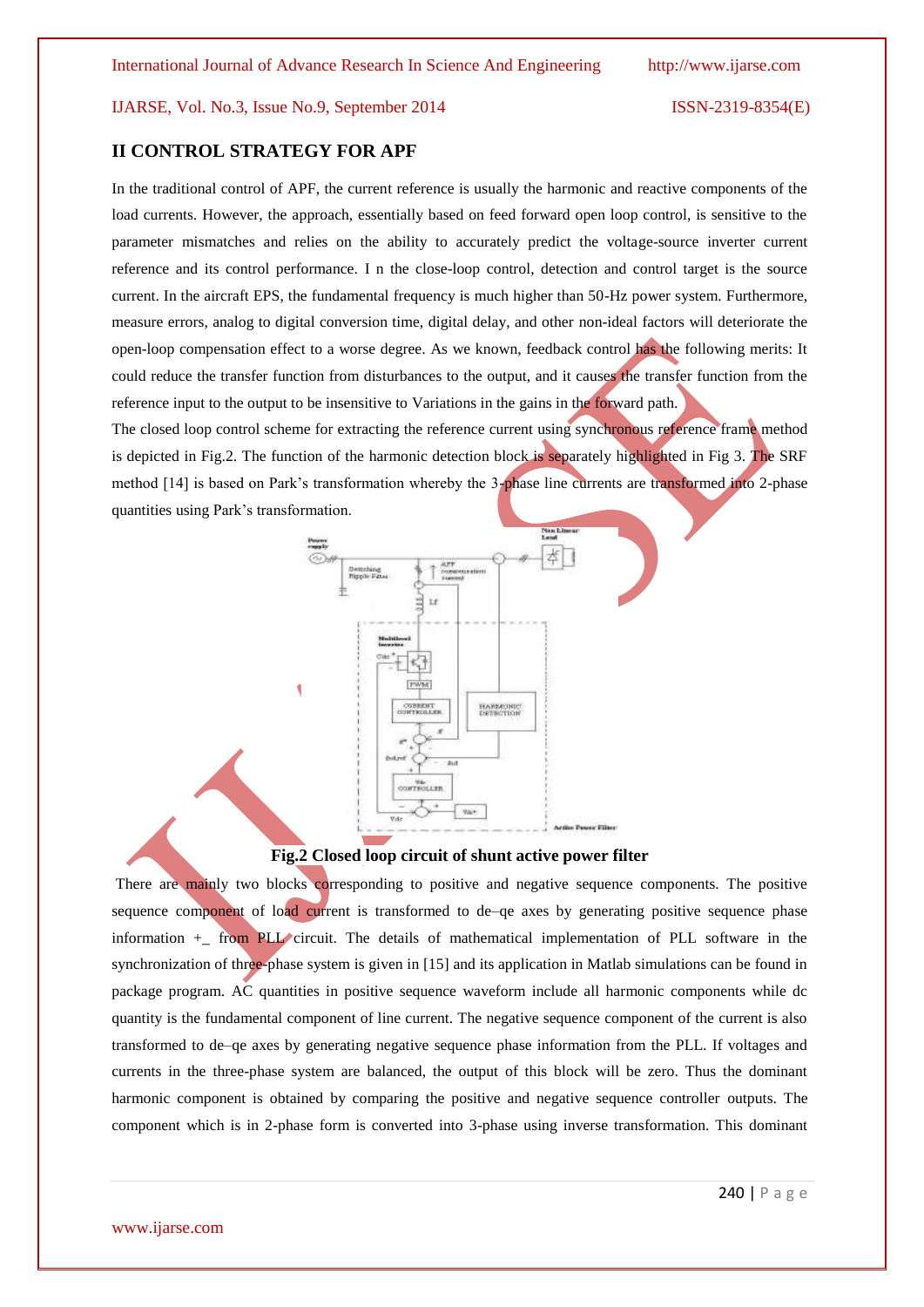harmonic component of the current is compared with the reference current derived from the dc voltage controller block.



#### **Fig.3 Scheme of harmonic detection**

In this voltage control loop, sums of the capacitor voltages in each cluster (for example: v for phase-u) are the control target. This control method yields the u-phase overall voltage signal v from the dc capacitor voltage reference v the u-phase is divided into  $v_{u1}$ ,  $v_{u2}$ . Furthermore, this voltage control scheme could be expanded to the N H-bridge cascaded inverter topology. Here, N corresponds to the number of cascaded converter units. One obvious advantage of this control scheme is that the final compensation performance would not get worse when one or more cascaded units stop working. The remaining cascaded units would share the dc-link voltage of the fault one. This voltage control scheme can increase the fault toleration and reliability of the AAPF system



**Fig.4 Control Diagram**

The whole control diagram for phase-u of the proposed u AAPF is given in Fig.4, which contains the overall voltage control, voltage-balance control, load current feed forward compensation, and source current direct control.

### **III SIMULATION RESULTS**

In order to verify the compensation performance of the proposed AAPF, simulated waveforms using the ―Simulink‖ software package of ―Matlab‖ are given. Fig. 5 shows the simulated results for the 400-Hz EPS SW with inductive load. Nonlinear loads start to work at 0.2 s and are half unloaded at 0.25 s. In fig 5 the first waveform shows source voltage, second waveform shows source current and third waveform shows load current

www.ijarse.com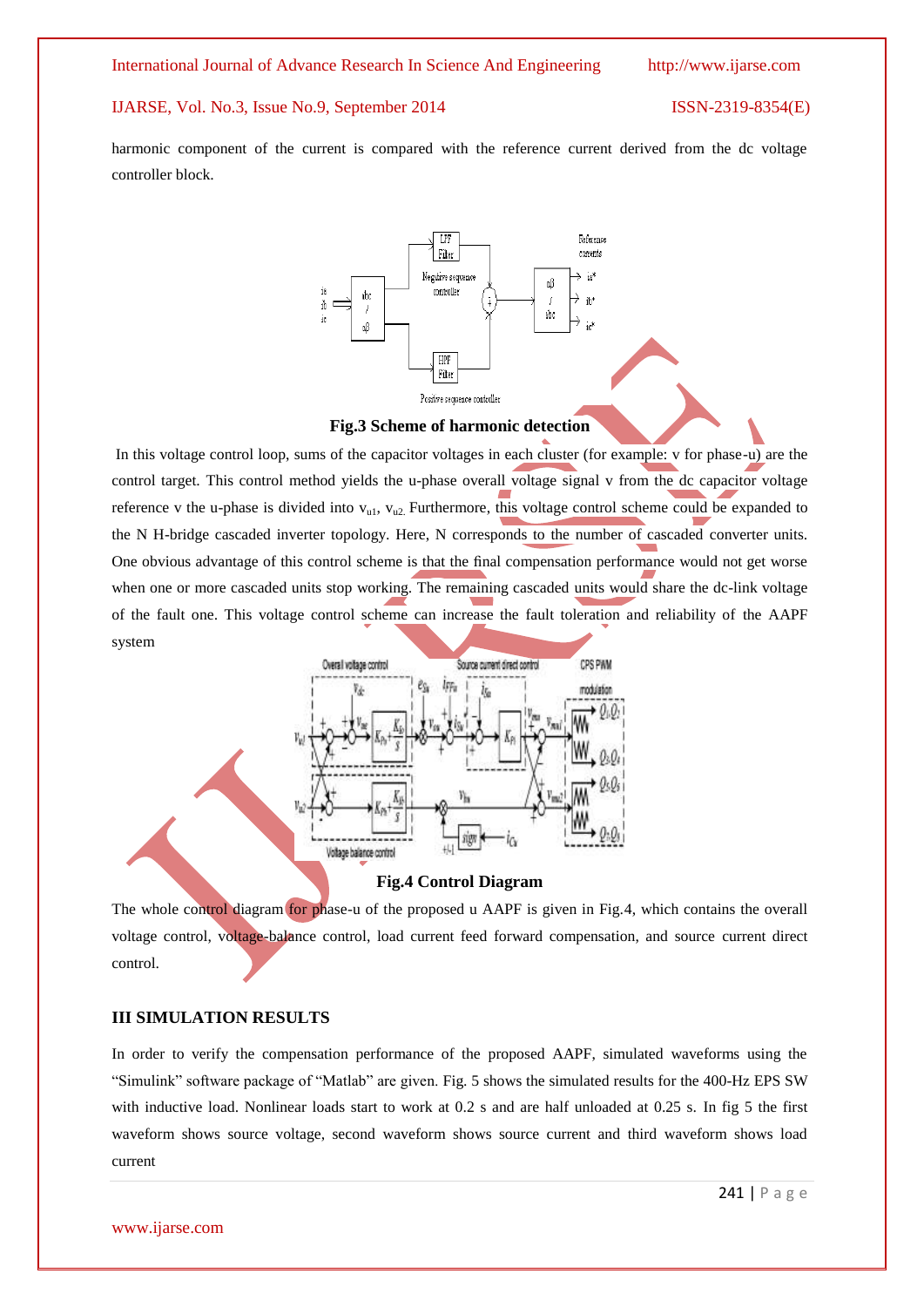# International Journal of Advance Research In Science And Engineering http://www.ijarse.com

IJARSE, Vol. No.3, Issue No.9, September 2014 ISSN-2319-8354(E)



**Fig 5: Simulated results for the given APF converter system Fig 6: Simulation for Power Factor**

As in Fig. 6 the first graph indicates, compensation, and three phase source currents get sinusoidal as in figure two. In Fig the third graph indicates the load current.



# **Fig 7: THD Window**

As Fig. 7 illustrates, after APF's working, the THD of the source current is reduced 4.61%

# **IV CONCLUSION**

For elimination of power quality problems in modern aircraft EPS systems a new APF is used. In this paper, a load current feed forward compensation method for the source current direct control-based AAPF has been proposed. The corresponding system control strategy of the cascaded-inverter based active filter system is shown. The cascaded H-bridge inverter has been used for active power filter. The deterioration of power quality and increase of harmonic pollution due to the increase in the usage of non-linear loads especially the power electronic equipment's has been highlighted. Then the role of APF in compensating the line current harmonics has been demonstrated by considering certain non-linear loads. Simulation results show that the dominant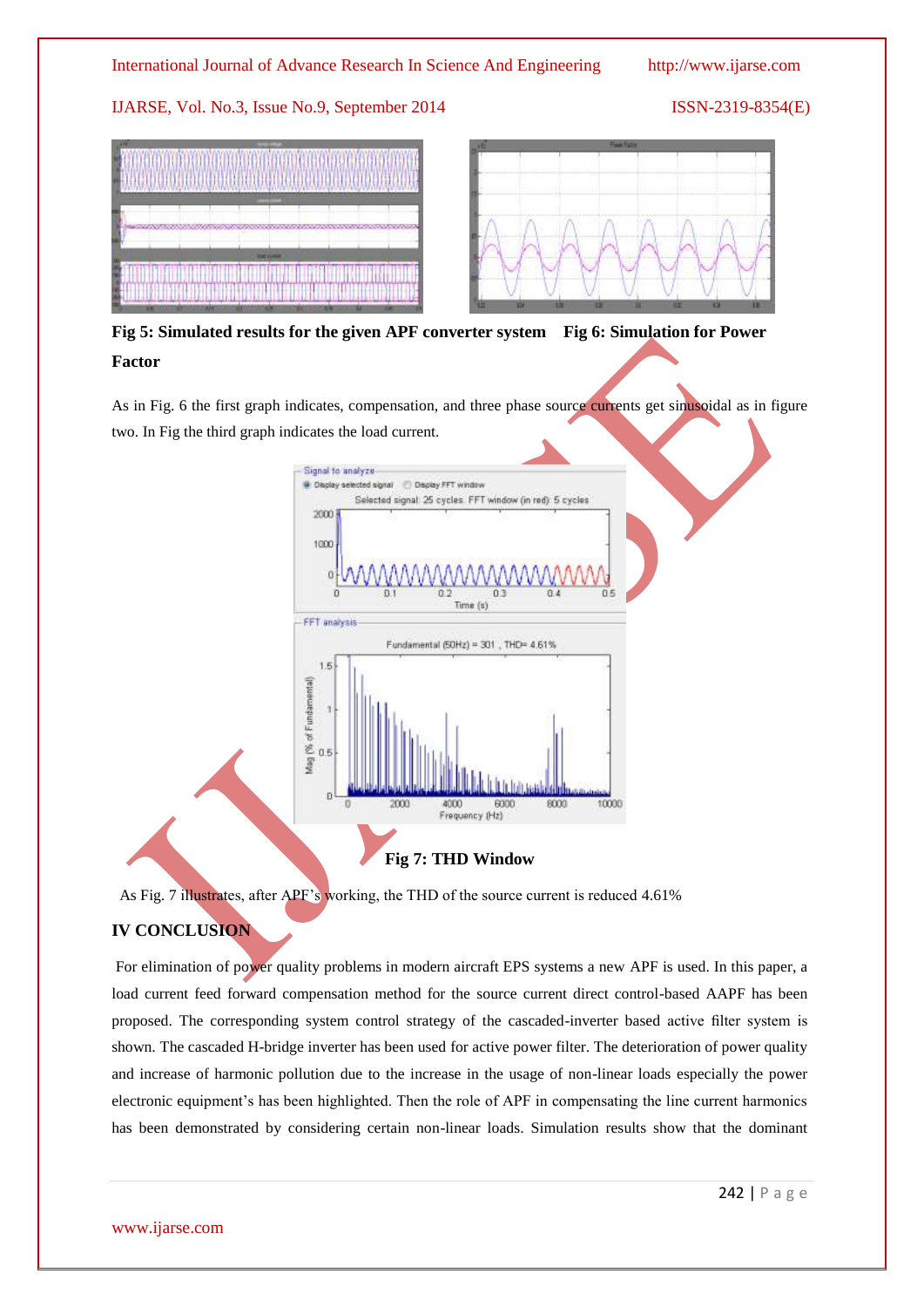harmonics in the line current and total harmonic distortion have been reduced significantly. Hence there is an improvement in the power quality.

### **REFERENCES**

- [1] Zhong Chen, Member, IEEE, Yingpeng Luo "Control and Performance of a Cascaded Shunt Active Power Filter for Aircraft Electric Power System" on IEEE TRANSACTIONS ON INDUSTRIAL ELECTRONICS, VOL. 59, NO. 9, SEPTEMBER 2012.
- [2] A. Hamadi, S. Rahmani, and K. Al-Haddad, "A hybrid passive filter configuration for VAR control and harmonic compensation," IEEE Trans. Ind. Electron., vol. 57, no. 7, pp. 2419–2434, Jul. 2010.
- [3] A. Varschavsky, J. Dixon, M. Rotella, and L. Moran, "Cascaded nine-level inverter for hybrid-series active power filter, using industrial controller," IEEE Trans. Ind. Electron., vol. 57, no. 8, pp. 2761–2767, Aug. 2010.
- [4] A. Luo, X. Xu, L. Fang, H. Fang, J. Wu, and C. Wu, "Feedback– feed forward PI-type iterative learning control strategy for hybrid active power filter with injection circuit," IEEE Trans. Ind. Electron., vol. 57, no. 11, pp. 3767–3779, Nov. 2010.
- [5] S. Rahmani, N. Mendalek, and K. Al-Haddad, "Experimental design of a nonlinear control technique for three-phase shunt active power filter," IEEE Trans. Ind. Electron., vol. 57, no. 10, pp. 3364–3375, Oct. 2010.
- [6] B. Singh and J. Solanki, "An implementation of an adaptive control algorithm for a three-phase shunt active filter," IEEE Trans. Ind. Electron., vol. 56, no. 8, pp. 2811–2820, Aug. 2009.
- [7] A. Bhattacharya and C. Chakraborty, "A shunt active power filter with enhanced performance using ANNbased predictive and adaptive controllers," IEEE Trans. Ind. Electron., vol. 58, no. 2, pp. 421–428, Feb. 2011.
- [8] D. Ganthony and C. M. Bingham, "Integrated series active filter for aerospace flight control surface actuation," in Proc. EPE,  $2007$ , pp.  $1-9$ .
- [9] E. Lavopa, E. Summer, P. Zanchetta, C. Ladisa, and F. Cupertimo, "Realtime estimation of fundamental frequency and harmonics for active power filters applications in aircraft electrical systems," in Proc. EPE, 2007, pp. 4220–4229.
- [10] E. Lavopa, M. Summer, P. Zanchetta, C. Ladisa, and F. Cupertimo, "Real-time estimation of fundamental frequency and harmonics for active power filters applications in aircraft electrical systems." IEEE Trans. Ind. Electron., vol. 56, no. 8, pp. 2875–2884, Aug. 2009.
- [11] M. Odavic, P. Zanchetta, and M. Summer, "A low switching frequency high bandwidth current control for active shunt power filter in aircrafts power networks," in Proc. IEEE IECON, 2007, pp. 1863-1868.
- [12] V. Biagini, M. Odavic, P. Zanchetta, M. Degano, and P. Bolognesi, "Improved dead beat control of a shunt active filter for aircraft power systems," in Proc. IEEE ISIE, 2010, pp. 2702–2707.
- [13] H. Hu, W. Shi, J. Xue, Y. Lu, and Y. Xing, "A multi resolution control strategy for DSP controlled 400 Hz shunt active power filter in an aircraft power system," in Proc. IEEE APEC, 2010, pp. 1785–1791.